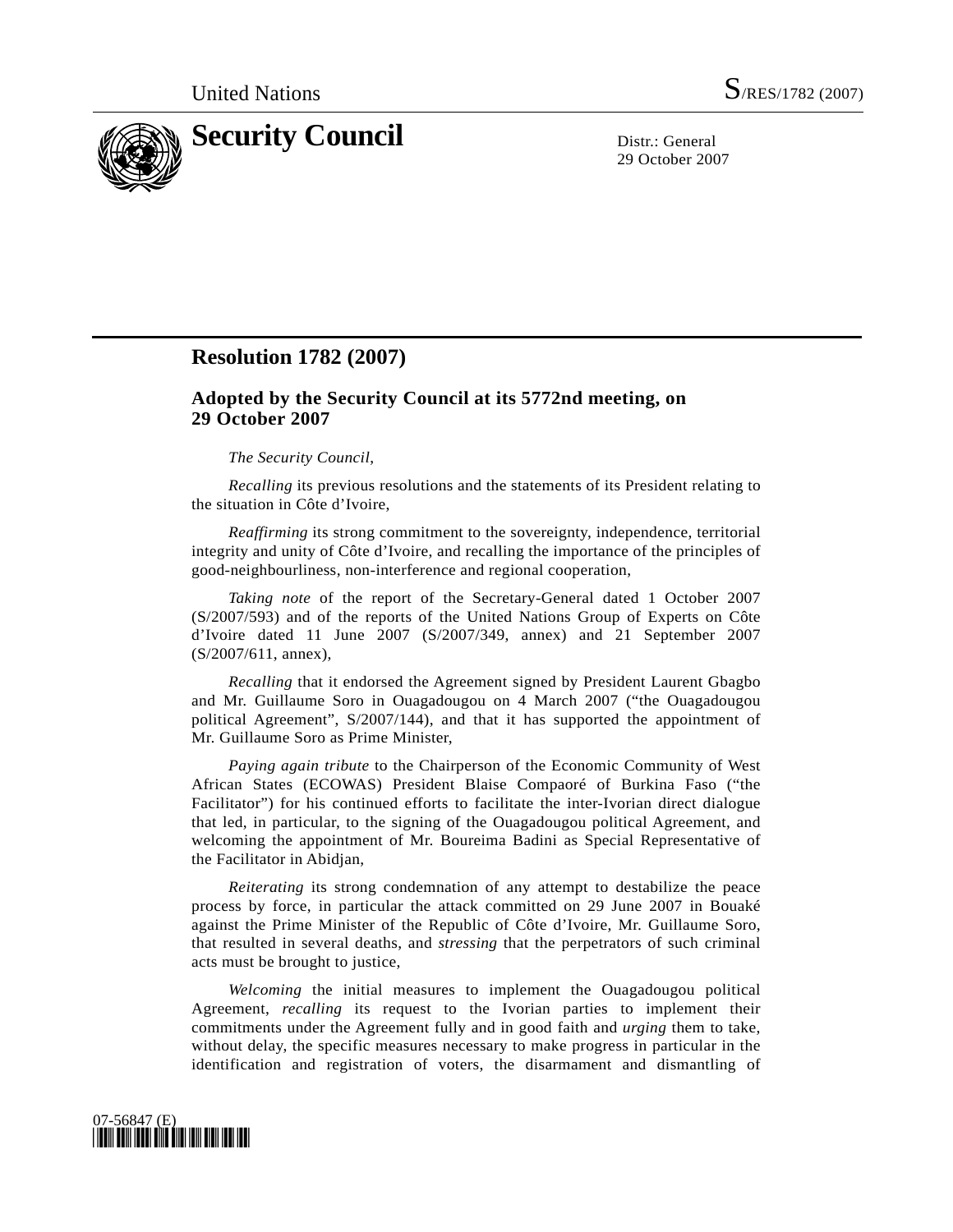militias, the disarmament, demobilization and reintegration programme, the unification and restructuring of the defence and security forces and the restoration of State authority throughout the country,

*Recalling* that the Special Representative of the Secretary-General in Côte d'Ivoire shall certify that all stages of the electoral process provide all the necessary guarantees for the holding of open, free, fair and transparent presidential and legislative elections in accordance with international standards,

*Reiterating* its firm condemnation of all violations of human rights and international humanitarian law in Côte d'Ivoire, and recalling its resolutions 1460 (2003) and 1612 (2005) on children and armed conflict and its resolution 1325 (2000) on women, peace and security,

*Recalling* that the Committee established by paragraph 14 of resolution 1572 (2004) (the Committee) will consider and decide upon requests for the exemptions set out in paragraphs 8, 10 and 12 of resolution 1572 (2004) which are submitted in accordance with the guidelines adopted by the Committee, and *expressing* the availability of the Committee and of the Group of Experts to give technical explanations as may be needed,

*Determining* that the situation in Côte d'Ivoire continues to pose a threat to international peace and security in the region,

*Acting* under Chapter VII of the Charter of the United Nations,

 1. *Decides* to renew until 31 October 2008 the provisions of paragraphs 7 to 12 of resolution 1572 (2004) and of paragraph 6 of resolution 1643 (2005);

 2. *Decides* to review the measures imposed by resolution 1572 (2004) in particular its paragraphs 7, 9 and 11 and by paragraph 6 of resolution 1643 (2005) and renewed in paragraph 1 above, in light of progress achieved in the implementation of the key steps of the peace process as referred to in resolution 1765 (2007), by the end of the period mentioned in paragraph 1, and *decides further* to carry out a review of the measures during the period mentioned in paragraph 1 above:

 (a) Once the parties have fully implemented the Ouagadougou political Agreement and after the holding of open, free, fair and transparent presidential and legislative elections in accordance with international standards; or

(b) No later than 30 April 2008;

 3. *Demands* in particular that the Ivorian authorities put an immediate end to any violation of measures imposed by paragraph 11 of resolution 1572 (2004) including those violations mentioned by the Group of Experts in its report dated 21 September 2007 (S/2007/611);

 4. *Reiterates its demand* that all Ivorian parties to the Ouagadougou political Agreement, in particular the Ivorian authorities, provide unhindered access, particularly to the Group of Experts established pursuant to paragraph 9 of resolution 1643 (2005), to equipment, sites and installations referred to in paragraph 2 (a) of resolution 1584 (2005), and to the United Nations Operation in Côte d'Ivoire (UNOCI) and the French forces which support it in order to carry out their respective mandates as set out in paragraphs 2 and 8 of resolution 1739 (2007) and renewed in resolution 1765 (2007);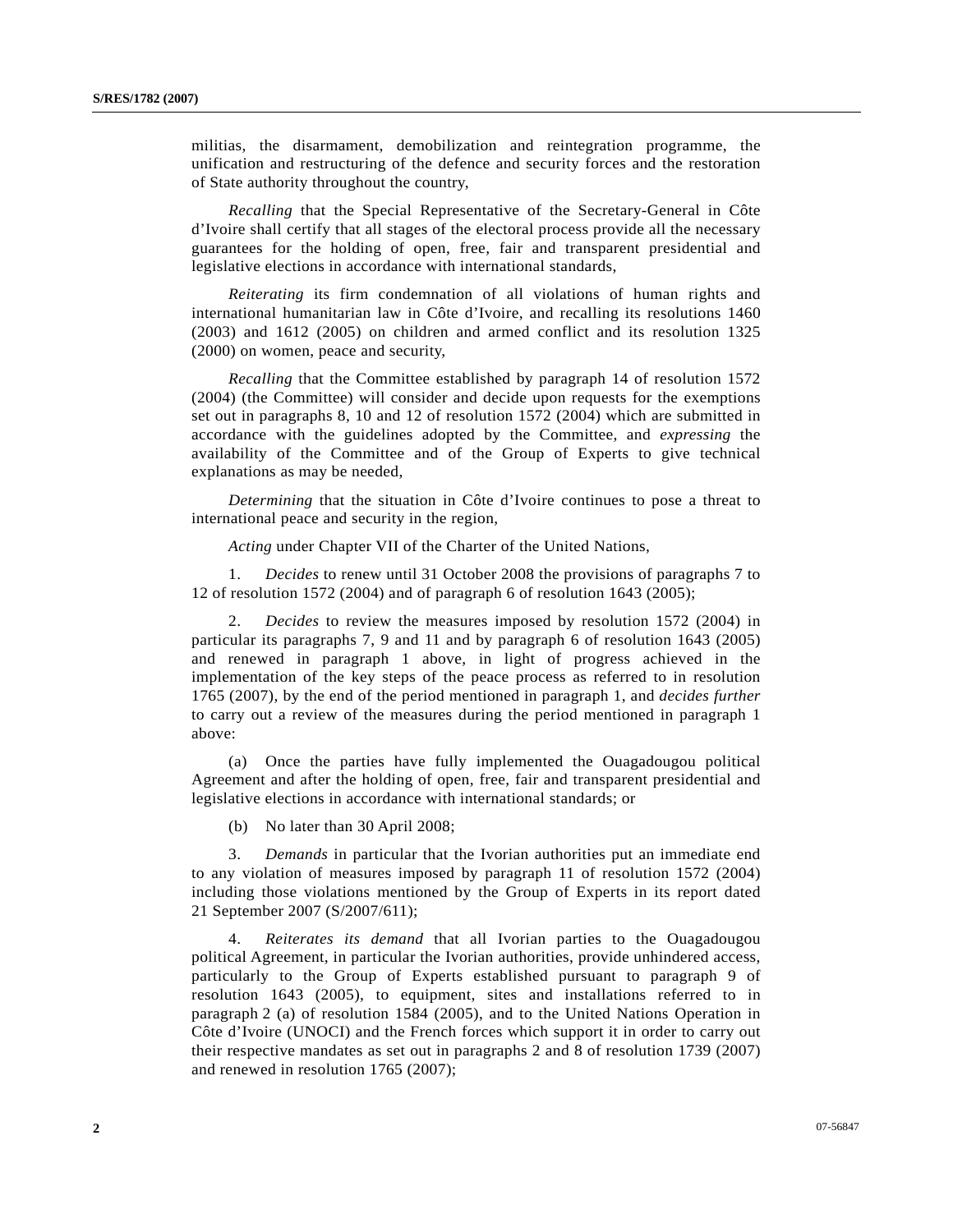5. *Decides* that any serious obstacle to the freedom of movement of UNOCI and of the French forces which support it, or any attack or obstruction of the action of UNOCI, of the French forces, of the Special Representative of the Secretary-General, of the Facilitator mentioned in paragraph 10 of resolution 1765 (2007) or his Special Representative in Côte d'Ivoire shall constitute a threat to the peace and national reconciliation process for the purposes of paragraphs 9 and 11 of resolution 1572 (2004);

 6. *Requests* the Secretary-General and the French Government to report to it immediately, through the Committee, any serious obstacle to the freedom of movement of UNOCI and of the French forces which support it, including the names of those responsible, and *requests* also the Special Representative of the Secretary-General, the Facilitator or his Special Representative in Côte d'Ivoire to report to it immediately, through the Committee, any attack or obstruction of their action;

 7. *Requests* all States concerned, in particular those in the region, to cooperate fully with the Committee, and *authorizes* the Committee to request whatever further information it may consider necessary;

 8. *Decides* to extend the mandate of the Group of Experts as set out in paragraph 7 of resolution 1727 (2006) until 31 October 2008 and *requests* the Secretary-General to take the necessary administrative measures;

 9. *Urges* all the Ivorian parties and, in particular, the civilian and military authorities of Côte d'Ivoire, to collaborate more actively with the Group of Experts and to provide it with the information and documentation it requests with a view to fulfilling its mandate;

 10. *Requests* the Group of Experts to provide a midterm report to the Committee by 15 April 2008 and to submit a final written report to the Security Council through the Committee 15 days before the end of its mandated period, on the implementation of the measures imposed by paragraphs 7, 9 and 11 of resolution 1572 (2004) and paragraph 6 of resolution 1643 (2005), as well as recommendations in this regard;

 11. *Requests* the Secretary-General to communicate as appropriate to the Security Council, through the Committee, information gathered by UNOCI and, where possible, reviewed by the Group of Experts, concerning the supply of arms and related materiel to Côte d'Ivoire;

 12. *Requests* also the French Government to communicate as appropriate to the Security Council, through the Committee, information gathered by the French forces and, where possible, reviewed by the Group of Experts, concerning the supply of arms and related materiel to Côte d'Ivoire;

 13. *Requests* also the Kimberley Process to communicate as appropriate to the Security Council, through the Committee, information which, where possible, has been reviewed by the Group of Experts, concerning the production and illicit export of diamonds;

 14. *Urges* all States, relevant United Nations bodies and other organizations and interested parties, including the Kimberley Process, to cooperate fully with the Committee, the Group of Experts, UNOCI and the French forces, in particular by supplying any information at their disposal on possible violations of the measures